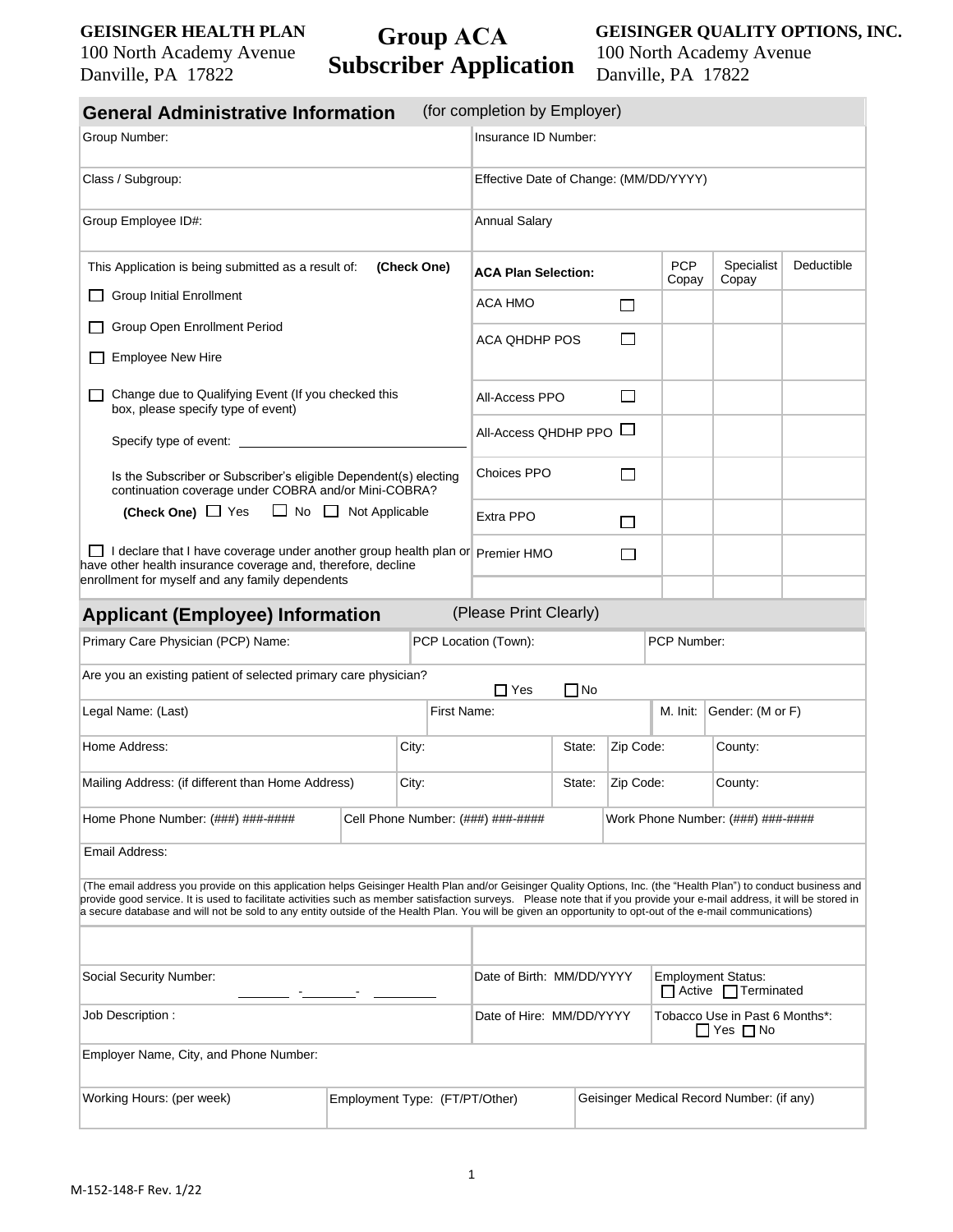|                        |                                                                                            |                                                                                                                                                                          |               | Relationship                                                   |                  |                                   |                                   |                                      |                                                                                                                                                                                                                                                                                                                                                           | <b>PCP</b> |
|------------------------|--------------------------------------------------------------------------------------------|--------------------------------------------------------------------------------------------------------------------------------------------------------------------------|---------------|----------------------------------------------------------------|------------------|-----------------------------------|-----------------------------------|--------------------------------------|-----------------------------------------------------------------------------------------------------------------------------------------------------------------------------------------------------------------------------------------------------------------------------------------------------------------------------------------------------------|------------|
|                        | Social Security<br>Legal Name<br>(List last name if different than<br>Number<br>applicant) |                                                                                                                                                                          |               |                                                                | Date of<br>Birth | Tobacco Use in<br>Past 6 Months?* |                                   | Primary Care Physician<br>(PCP) Name | Number                                                                                                                                                                                                                                                                                                                                                    |            |
| First                  | MI                                                                                         | Last                                                                                                                                                                     |               | $\Box$ Husband<br>$\square$ Wife<br>$\Box$ Domestic<br>Partner |                  |                                   | $\Box$ Yes<br>$\Box$ No           |                                      |                                                                                                                                                                                                                                                                                                                                                           |            |
| First                  | MI                                                                                         | Last                                                                                                                                                                     |               | $\Box$ Son<br>$\Box$ Daughter<br>$\Box$ Other**                |                  |                                   | i⊤i Yes                           | $\Box$ No                            |                                                                                                                                                                                                                                                                                                                                                           |            |
| First                  | MI                                                                                         | Last                                                                                                                                                                     |               | $\square$ Son<br>$\Box$ Daughter<br>$\Box$ Other**             |                  |                                   | $\Box$ Yes                        | $\square$ No                         |                                                                                                                                                                                                                                                                                                                                                           |            |
| First                  | ΜI                                                                                         | Last                                                                                                                                                                     |               | $\Box$ Son<br>Daughter<br>$\Box$ Other**                       |                  |                                   | □ Yes                             | i⊤i No                               |                                                                                                                                                                                                                                                                                                                                                           |            |
| First                  | MI                                                                                         | Last                                                                                                                                                                     |               | $\Box$ Son<br>$\Box$ Daughter<br>$\Box$ Other**                |                  |                                   | $\blacksquare$ Yes                | $\Box$ No                            |                                                                                                                                                                                                                                                                                                                                                           |            |
| tobacco)               |                                                                                            |                                                                                                                                                                          |               |                                                                |                  |                                   |                                   |                                      | *Tobacco use means use of tobacco on average four or more times per week within no longer than the past 6 months (excludes religious or ceremonial use of                                                                                                                                                                                                 |            |
|                        |                                                                                            | Dependent(s) must meet eligibility criteria.                                                                                                                             |               |                                                                |                  |                                   |                                   |                                      | **In the space below, please list any disabled child over the age of 26 and/or describe instances where you selected 'Other' as your dependent relationship.<br>NOTE: Documentation obligating the applicant or the applicant's spouse, if applicable, to provide health care coverage to Dependent(s) will be required. All                              |            |
| Dependent(s) Name      |                                                                                            | Gender                                                                                                                                                                   |               |                                                                | <b>Disabled</b>  |                                   | Description of Legal Relationship |                                      |                                                                                                                                                                                                                                                                                                                                                           |            |
|                        |                                                                                            |                                                                                                                                                                          | $\Box$ Female | $\Box$ Male                                                    | $\Box$ Yes       | $\Box$ No                         |                                   |                                      |                                                                                                                                                                                                                                                                                                                                                           |            |
|                        |                                                                                            |                                                                                                                                                                          | $\Box$ Female | $\Box$ Male                                                    | $\Box$ Yes       | $\Box$ No                         |                                   |                                      |                                                                                                                                                                                                                                                                                                                                                           |            |
|                        |                                                                                            |                                                                                                                                                                          | $\Box$ Female | $\square$ Male                                                 | $\Box$ Yes       | $\Box$ No                         |                                   |                                      |                                                                                                                                                                                                                                                                                                                                                           |            |
|                        |                                                                                            |                                                                                                                                                                          | $\Box$ Female | $\Box$ Male                                                    | $\Box$ Yes       | $\Box$ No                         |                                   |                                      |                                                                                                                                                                                                                                                                                                                                                           |            |
|                        |                                                                                            | please provide name of custodial parent.                                                                                                                                 |               |                                                                |                  |                                   |                                   |                                      | PLEASE NOTE: If any of your Dependent(s), for which you are applying, do not live at the address listed in the Applicant (Employee) Information section, please indicate<br>name(s), current address(es) and reason(s) why your Dependent(s) do not live at such address, in the space provided below. If your Dependent(s) live with a custodial parent, |            |
|                        |                                                                                            |                                                                                                                                                                          |               |                                                                |                  |                                   |                                   |                                      |                                                                                                                                                                                                                                                                                                                                                           |            |
|                        |                                                                                            |                                                                                                                                                                          |               |                                                                |                  |                                   |                                   |                                      |                                                                                                                                                                                                                                                                                                                                                           |            |
| <b>Fraud Statement</b> |                                                                                            |                                                                                                                                                                          |               |                                                                |                  |                                   |                                   |                                      |                                                                                                                                                                                                                                                                                                                                                           |            |
|                        |                                                                                            | which is a crime and subjects such person to criminal and civil penalties.                                                                                               |               |                                                                |                  |                                   |                                   |                                      | Any person who knowingly and with intent to defraud any insurance company or other person files an application for insurance or statement of claim containing<br>any materially false information or conceals for the purpose of misleading, information concerning any fact material thereto commits a fraudulent insurance act,                         |            |
| <b>Declarations</b>    |                                                                                            |                                                                                                                                                                          |               |                                                                |                  |                                   |                                   |                                      |                                                                                                                                                                                                                                                                                                                                                           |            |
|                        |                                                                                            | other conditions of the Subscription Certificate and/or Rider(s), if applicable. In the event it is determined that one (1) or more of my dependent(s) is/are ineligible |               |                                                                |                  |                                   |                                   |                                      | I hereby apply to the Health Plan for the coverage now being offered for myself and the dependent(s), if any, as shown above. I understand that this application<br>is subject to acceptance by the Health Plan and that if a Subscription Certificate is issued, services will be available subject to the exclusions, limitations and                   |            |

for enrollment in the Health Plan pursuant to the Subscription Certificate, I authorize the Health Plan to process this application, omitting the names of such ineligible dependent(s). I further understand that rates for the Subscription Certificate and/or Rider(s), if applicable, issued to me are subject to change by the Health Plan, in accordance with terms of the agreement with my employer, and upon thirty (30) days prior notice to my employer acting on my behalf. I authorize my employer to make periodic deductions from my salary or wages of the amount, if any, I am required to contribute toward the rates for the coverage provided under my Subscription Certificate and/or Rider(s). The information recorded above is true and correct to the best of my knowledge and belief. I understand that the misrepresentation of any material fact by me on this application could constitute grounds for the cancellation of any Subscription Certificate and/or Rider(s), if applicable, issued by the Health Plan in consideration of this application. I have read this document or it has been read to me. I understand that I should retain a duplicate copy of this application for my own records. A photographic copy of this acknowledgement shall be as valid as the original. I authorize the Health Plan to electronically transmit the information contained herein. If this application was taken over the phone or on the computer, I acknowledge that I, myself, have not actually signed this application but instead hereby authorize the Health Plan to print an electronic acknowledgement on the signature line of the application and I agree that such printing shall be treated as a valid signature for all purposes of this form. I acknowledge that the Health Plan has verified my identity for this purpose in accordance with any applicable law or regulation.

\_\_\_\_\_\_\_\_\_\_\_\_\_\_\_\_\_\_\_\_\_\_\_\_\_\_\_\_\_\_\_\_\_\_\_ \_\_\_\_\_\_\_\_\_\_\_\_\_\_\_\_\_ \_\_\_\_\_\_\_\_\_\_\_\_\_\_\_\_\_\_\_\_\_\_\_\_\_\_\_\_\_\_\_\_\_\_\_ \_\_\_\_\_\_\_\_\_\_\_\_\_\_\_\_\_